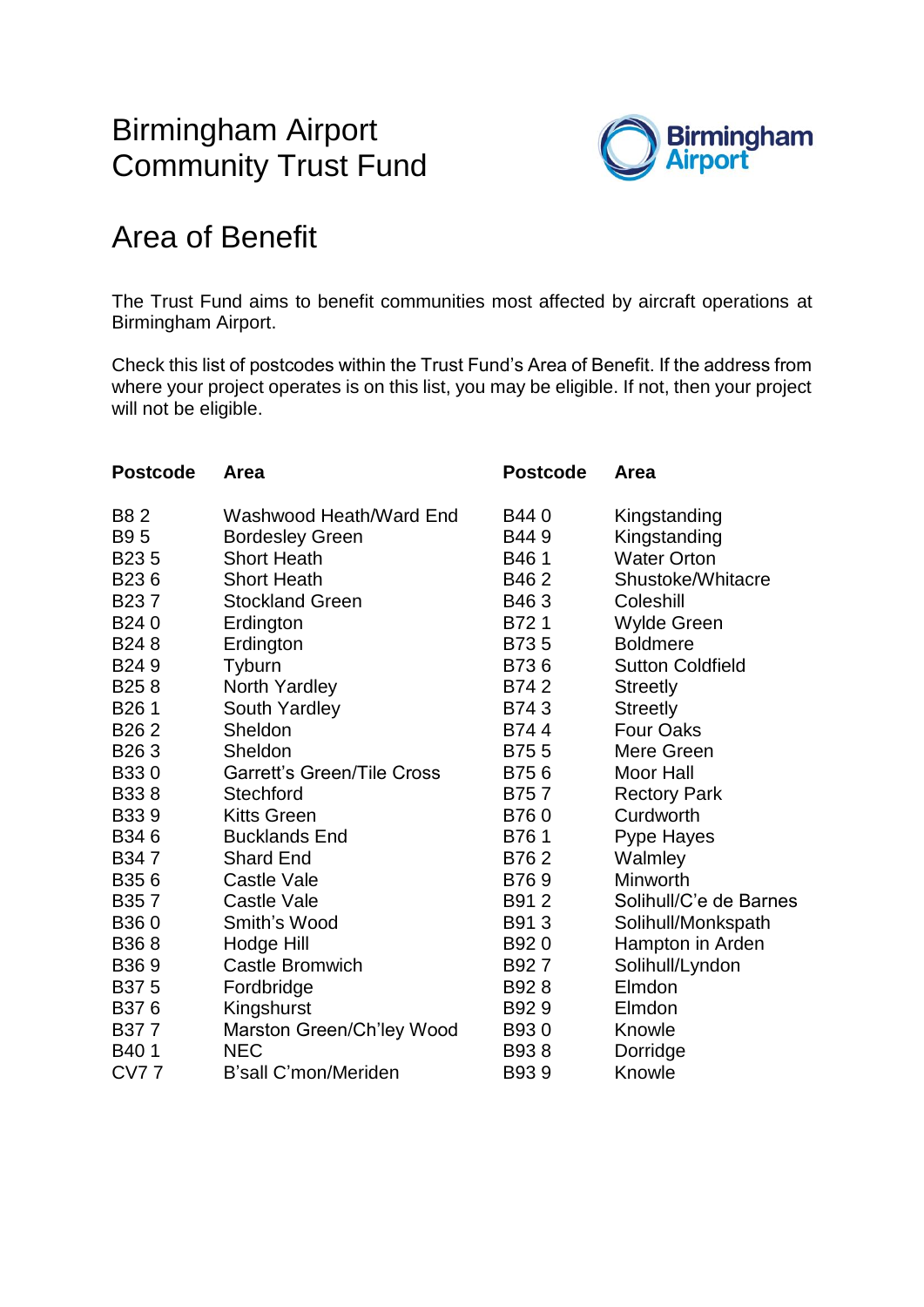### Birmingham Airport Community Trust Fund



# Area of Benefit (continued)

The Trustees will give more consideration to projects in communities where the impact of the Airport is greatest and assess eligible postcode areas in three tiers, where tier one reflects the greatest impact. Their assessment of the degree of impact on a particular community is based on a range of measures and is not simply a reflection of how near a community is to the Airport or whether it lies beneath flight paths. You should also bear in mind that some postcodes cover large areas where the degree of impact will vary considerably.

#### **Tier One**

| B <sub>26</sub> 3<br>B330<br><b>B339</b><br>B346 | Sheldon<br><b>Garrett's Green/Tile Cross</b><br><b>Kitts Green</b><br><b>Bucklands End</b> | B377<br>B912<br>B920<br>B929 | <b>Marston Green</b><br>Solihull/C'e de Barnes<br>Hampton in Arden<br>Elmdon |
|--------------------------------------------------|--------------------------------------------------------------------------------------------|------------------------------|------------------------------------------------------------------------------|
| <b>Tier Two</b>                                  |                                                                                            |                              |                                                                              |
| <b>B82</b>                                       | <b>Ward End</b>                                                                            | B <sub>35</sub> 7            | Castle Vale                                                                  |
| B240                                             | Erdington                                                                                  | B368                         | Hodge Hill                                                                   |
| B <sub>24</sub> 8                                | Erdington                                                                                  | B <sub>36</sub> 9            | <b>Castle Bromwich</b>                                                       |
| B <sub>24</sub> 9                                | Tyburn                                                                                     | B761                         | Pype Hayes                                                                   |
| B <sub>26</sub> 2                                | Sheldon                                                                                    | B927                         | Solihull/Lyndon                                                              |
| <b>B338</b>                                      | Stechford                                                                                  | B928                         | Elmdon                                                                       |
| B347                                             | <b>Shard End</b>                                                                           | B930                         | Knowle                                                                       |
| B <sub>35</sub> 6                                | <b>Castle Vale</b>                                                                         | <b>CV77</b>                  | B'sall C'mon/Meriden                                                         |
| <b>Tier Three</b>                                |                                                                                            |                              |                                                                              |
| <b>B82</b>                                       | Washwood Heath                                                                             | B721                         | <b>Wylde Green</b>                                                           |
| <b>B95</b>                                       | <b>Bordesley Green</b>                                                                     | B736                         | <b>Sutton Coldfield</b>                                                      |
| B <sub>235</sub>                                 | <b>Short Heath</b>                                                                         | B742                         | <b>Streetly</b>                                                              |
| B <sub>236</sub>                                 | <b>Short Heath</b>                                                                         | B743                         | <b>Streetly</b>                                                              |
| B <sub>23</sub> 7                                | <b>Stockland Green</b>                                                                     | B744                         | <b>Four Oaks</b>                                                             |
| B <sub>25</sub> 8                                | North Yardley                                                                              | B755                         | Mere Green                                                                   |
| B <sub>26</sub> 1                                | South Yardley                                                                              | B756                         | <b>Moor Hall</b>                                                             |
| B360                                             | <b>Smiths Wood</b>                                                                         | B757                         | <b>Rectory Park</b>                                                          |
| B375                                             | Fordbridge                                                                                 | B760                         | Curdworth                                                                    |
| B376                                             | Kingshurst                                                                                 | B762                         | Walmley                                                                      |
| B401                                             | <b>NEC</b>                                                                                 | B769                         | Minworth                                                                     |
| B440                                             | Kingstanding                                                                               | B913                         | Solihull/Monkspath                                                           |
| B449                                             | Kingstanding                                                                               | B938                         | Dorridge                                                                     |
| B462                                             | Shustoke/Whitacre                                                                          | B939                         | Knowle                                                                       |